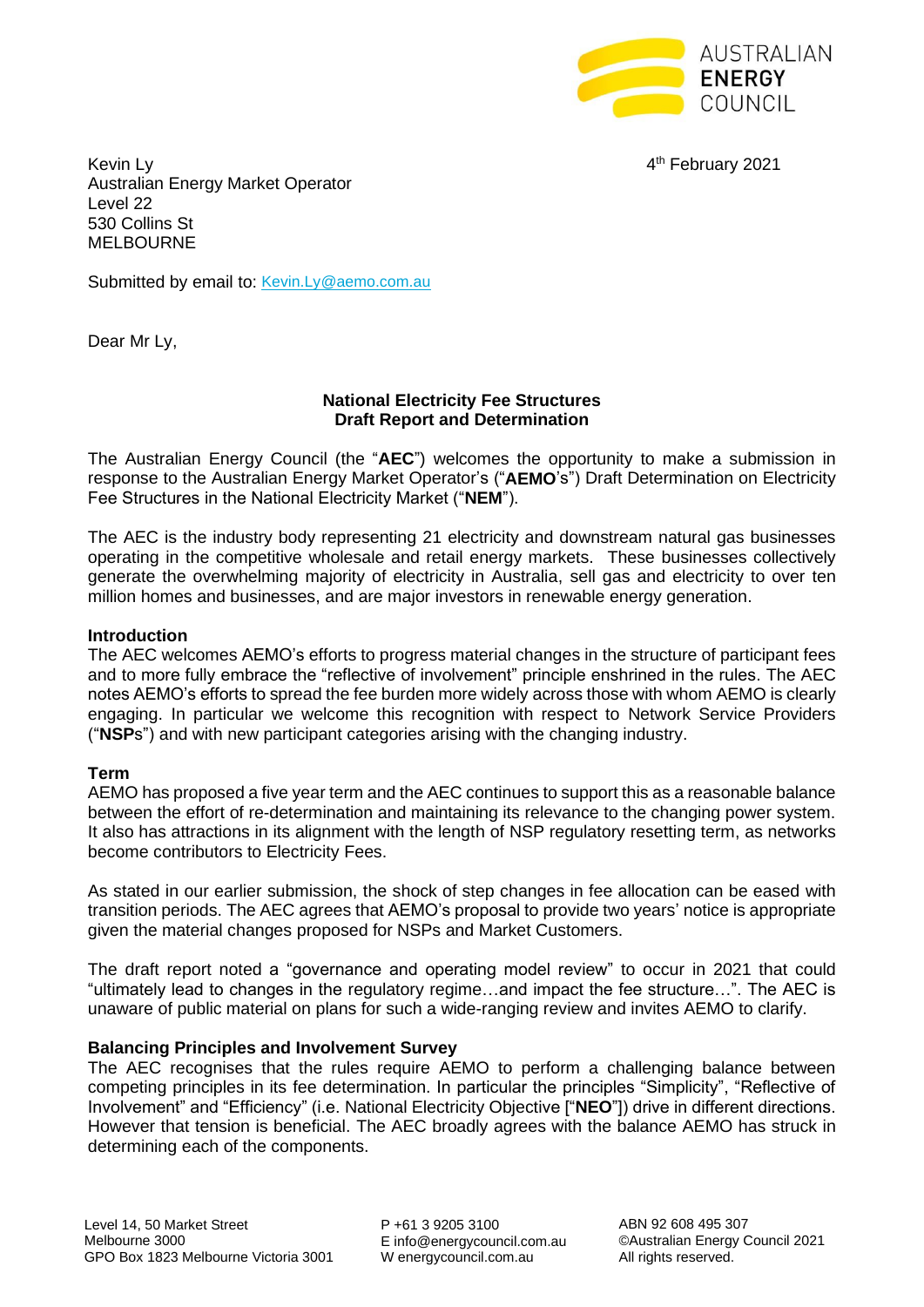Significant reallocations arise by AEMO placing greater focus on the "Reflective of Involvement", determined through the survey, which the AEC supports. Most materially this has resulted in NSPs contributing 21% of allocated direct costs.

The AEC does not challenge these allocations and finds it intuitive that at least 21% of AEMO's staff time would be involved with networks. However the survey results presented as an appendix are extremely simplified. This level of detail is consistent with previous determinations, however given the material reallocations in this determination, it may be prudent for AEMO to provide more of the underlying detail behind the survey, for example revealing the next layer of data. For the avoidance of doubt, the AEC is not suggesting AEMO prepare activity reporting.

# **Allocations to Networks**

The AEC supports the allocations proposed and the transition period with respect to NSPs who have previously not contributed to allocated direct costs.

In particular the allocation of costs to Distribution NSPs ("**DNSP**s") demonstrates forward thinking. It could be argued that at only 3%, it could be ignored as part of the simplicity principle. However it is beneficial that AEMO's draft determination explicitly recognises an involvement with DNSPs already exists, and lays a path for recovery of these costs to grow as the involvement grows.

The allocation to Transmission NSPs ("**TNSP**s") of allocated direct costs is welcome and long overdue. This mostly arises from AEMO's power system security function, which is intricately involved with overseeing and managing the transmission grid. The survey has attributed 30% of this function being involved with transmission. The AEC considers that it would make up at least this share.

The AEC also supports AEMO's proposed retention of the Energy Security Board's transitional rule allocation of National Transmission Planner ("**NTP**") costs to TNSPs since July 2020. As the NTP is now formally part of the NEM's transmission planning stages, this has become effectively a service provision on behalf of this group of participants.

# **Market Customer Allocations**

The AEC welcomes the survey's allocation of a much lower share of allocated direct costs to Market Customers.

The AEC submission encouraged AEMO to investigate ways of resolving the anomalies created by variable Behind The Meter ("**BTM**") generation, which both results in increased operational challenges for AEMO and reduced contribution from these customers towards participant fees. AEC suggested AEMO investigating sophisticated techniques such as basing fees on deemed underlying consumption.

The Draft Report agrees that AEMO should act to resolve the anomaly, but rejected such sophisticated approaches on the simplicity principle. The AEC does not necessarily disagree with that conclusion, but was disappointed the Report provided no analysis of them nor explanations of their complexities.

Instead AEMO proposes a simpler approach to make some effort to lower the dominance of consumed energy. It proposes that after the two-year transition period it will recover half of the Allocated Direct Market Customer fees through a per NMI charge, and half through volume.

The AEC agrees this allocation is simple. It remains however well short of being fully reflective of involvement, and, for customers with BTM generation, only slightly more reflective of involvement as 100% volume charging.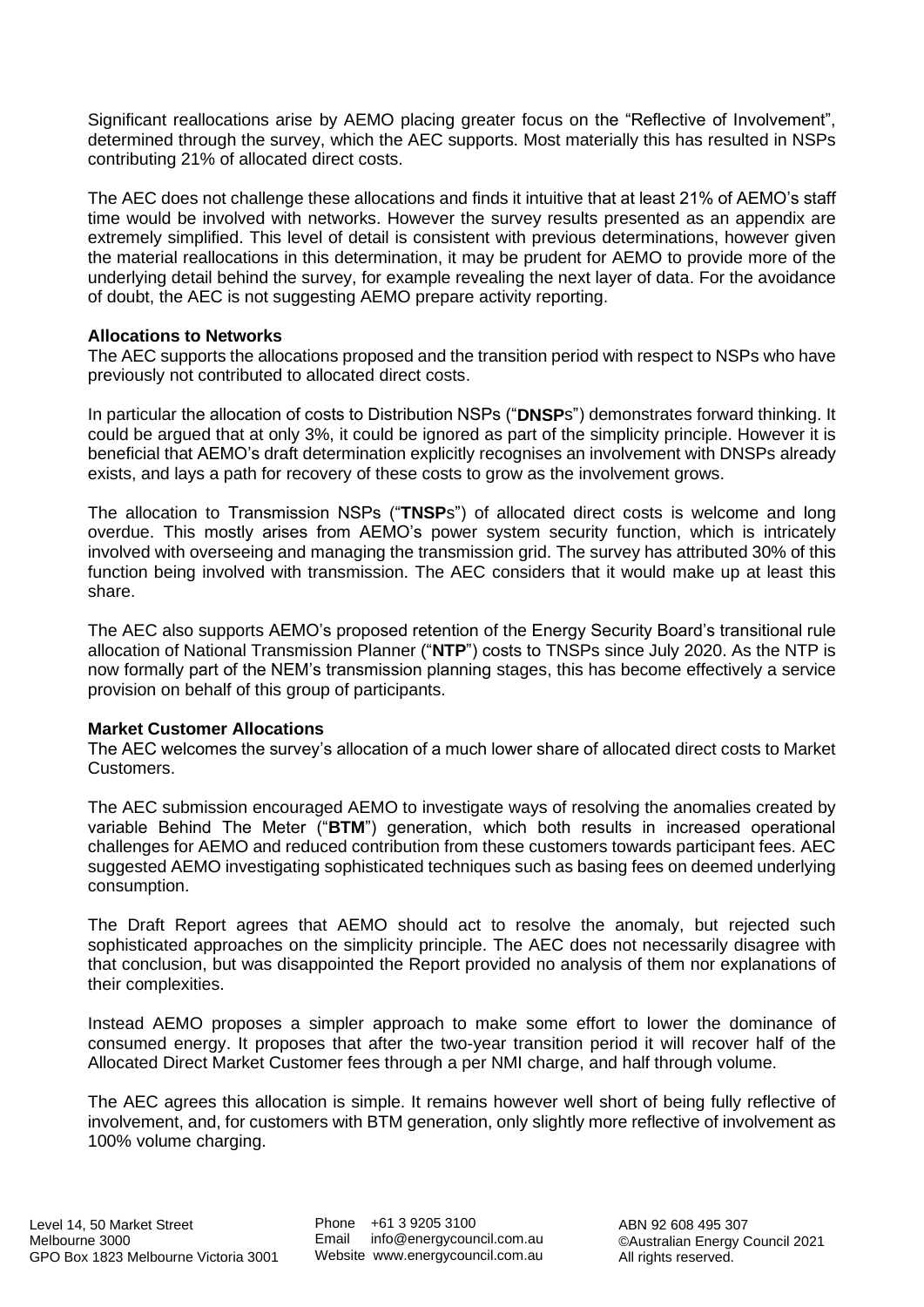The AEC understands that stability of revenue was also a key attraction for AEMO in increasing the share of per NMI charging. Revenue confidence does further the fourth principle: Recovery of Revenue. However the AEC is unsure of the significance of the uncertainty of volume charging: for example it was not greatly affected even by such a major disruption as COVID-19.

### **New Categories**

The initial AEC submission supported extending the scope of participant fees to new categories and thus the Draft Report's efforts to do this are welcome. This includes Demand Response Service Providers ("**DRSP**s"), Small Generator Aggregators ("**SGA**s") and participants in the Market Ancillary Service Providers ("**MASP**s") who are not otherwise captured through other charges.

The AEC supports the draft approach of allocating on these categories the same charges as conventional generators, both capacity and energy. The proposal to charge MASPs the generator energy volume charge based on ancillary services enablement volume seems appropriate.

#### **Capitalised Charges**

The AEC broadly supports AEMO's proposals for term and incidence of recovering the capitalised projects of 5MS/GS and the DER program.

AEMO intends to recover less than 10% of the Wholesale Demand Response ("**WDR**") establishment costs from DRSP registration fees so as to not create a barrier which might result in zero registrations. The AEC notes WDR supporters, including AEMO<sup>1</sup>, have argued that the WDR rule change's benefits would exceed its costs. If this is the case, then WDR revenues should be capable of funding AEMO's establishment costs. The AEC considers AEMO should attempt to ensure that DRSPs, through their registration and on-going fees, pay at least the WDR establishment cost over its first decade and thereby avoid cross-subsidising this project from uninvolved participants.

The AEC notes the Consumer Data Right ("**CDR**") program is not yet at a stage to determine recovery. The AEC expects its scale likely to trigger another capitalised project.

# **AEMO Budget and Finance Committee**

The AEC submitted concerns regarding the insufficiently explained growth in expenditure to AEMO's June 2020 consultation into AEMO's Draft Budget and Fees<sup>2</sup>. The AEC recognises that the budget is outside the scope of this consultation into fee structures. Nevertheless we would like to draw to AEMO's attention to two recent reports by Cambridge Economic Policy Associates, jointly commissioned by the AEC and the Energy Networks Association, that have relevance to this area.

- 1. An investigation into Market Operator Governance that found that, relative to similar organisations, AEMO members have little input into AEMO's business plan and budget<sup>3</sup>.
- 2. Advice on how to best structure a Budget and Finance Committee that was proposed by AEMO as part of its 2020 Review of Stakeholder engagement<sup>4</sup>. The AEC considers the Committee a very positive development that could go some way to addressing the concerns expressed in the first report.

#### **Conclusion**

The AEC welcomes AEMO's draft determination which more fully embraces the "reflective of involvement" principle than previous determinations, whilst at the same time respecting the simplicity principle. This "user pays" philosophy provides a valuable incentive on parties who engage with

<sup>1</sup> [https://www.aemc.gov.au/sites/default/files/documents/aemo\\_1.pdf](https://www.aemc.gov.au/sites/default/files/documents/aemo_1.pdf)

<sup>2</sup> <https://www.energycouncil.com.au/media/18645/20200622-aec-fees-submission.pdf>

<sup>3</sup> [https://www.energycouncil.com.au/media/690469/finalcepa\\_aecena\\_marketsystemoperatorgovernance\\_report.pdf](https://www.energycouncil.com.au/media/690469/finalcepa_aecena_marketsystemoperatorgovernance_report.pdf)

<sup>4</sup> https://www.energycouncil.com.au/media/691185/cepa\_aecena\_budgetcommittee\_finalreport\_20210126.pdf